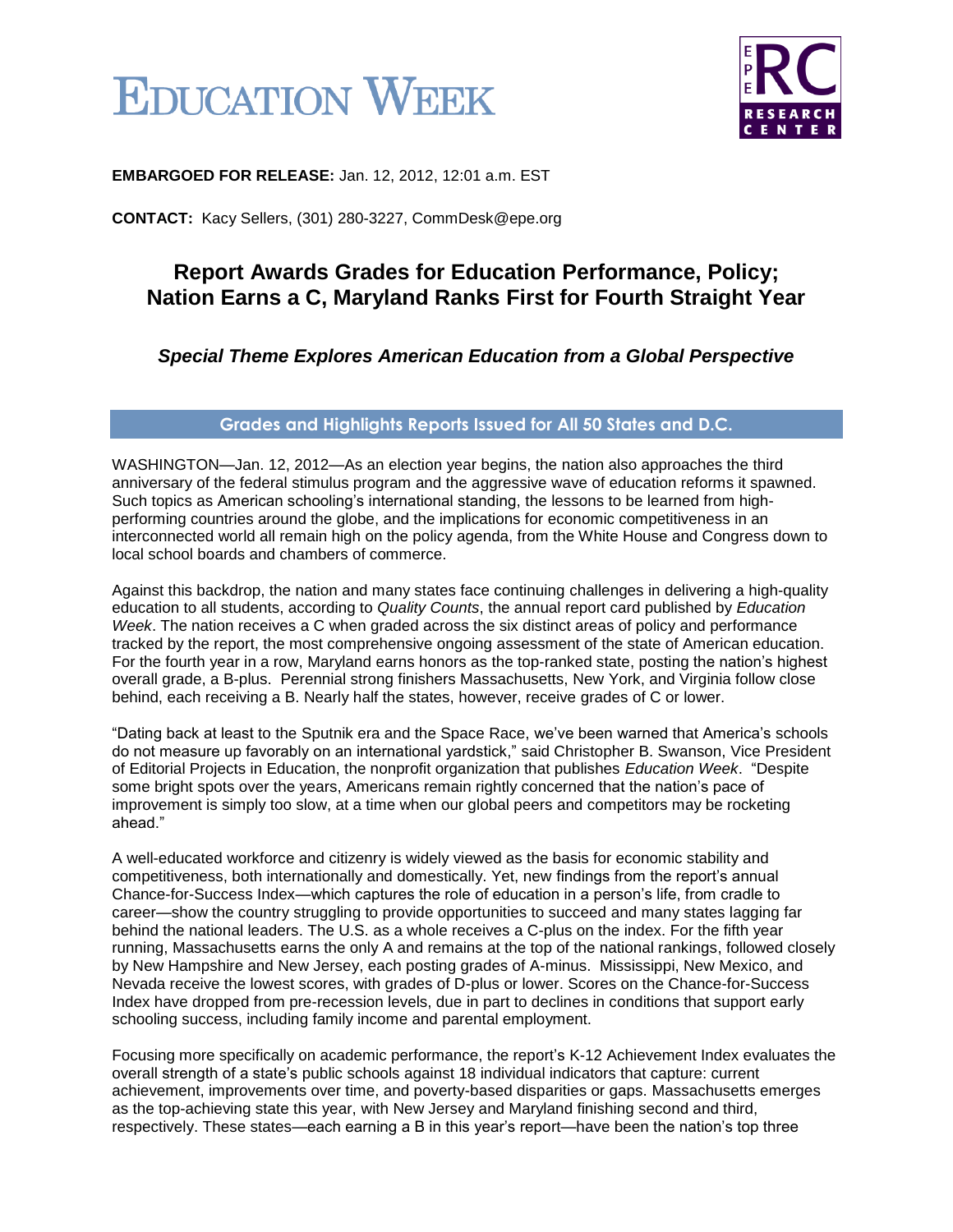scorers since the index was first graded in 2008. A wide gulf separates the leaders from the rest of the pack, with the average state earning a C-minus on K-12 Achievement, a slight improvement over last year. Three states—Louisiana, Mississippi, and West Virginia—and the District of Columbia receive grades of F on the index.

States post their highest scores for policies related to standards, assessments, and school accountability, one of *Quality Counts*' longest-standing categories. The nation earns a B in this year's report, with 12 states—led by Indiana—receiving an A and nine with an A-minus. Since results were last reported in 2010, scores have improved in 20 states, with the largest gains found in Illinois and Kentucky. Progress in these areas reflects the cumulative legacies of standards-based reform and accountability initiatives dating back to the 1990s, the decade-old No Child Left Behind Act, and, more recently, an array of stimulus-era programs and the common-standards movement.

*Quality Counts 2012* features new results for its Teaching Profession category, which spans 44 individual state indicators. The U.S. earns a C in this area, although scores for the nation as a whole and the majority of states have dropped in the past two years. Arkansas and South Carolina each earn a B-plus, the highest grade awarded this year; four states and the District of Columbia earn a D-minus. Findings from a survey conducted by the EPE Research Center show that some declines can be attributed to the economic impacts of the recession and states' inability to maintain funding for certain teacher-related policies and programs. More positive results emerge for the center's Pay-Parity Index, which shows that the national pay-gap between teachers and other comparable workers has narrowed in the past several years. Public-school teachers earn about 94 cents for every dollar earned in similar occupations nationwide.

The report also includes an annually updated analysis of school expenditure patterns and the distribution of those funds within states. The national grade in school finance holds steady at a C for 2012, with seven states earning the top grade of B-plus. Since the onset of the recession in 2007, scores have dropped for the two aspects of school finance tracked by *Quality Counts*—spending and equity.

#### SPECIAL FOCUS ON INTERNATIONAL EDUCATION

*Quality Counts 2012: The Global Challenge—Education in a Competitive World* takes a critical look at the nation's place among the world's public education systems, with an eye toward providing policymakers with perspective on the extent to which high-profile international assessments can provide valid comparisons and lessons. It examines effective reform strategies here and abroad that have gained traction and may be replicable. And, the report highlights the political and social challenges policymakers will face in improving American education to meet the demands of a 21st century work force.

The report also features commentaries penned by educational leaders from around the globe—Byongman Ahn of South Korea, England's Sir Michael Barber, Pasi Salhberg sharing Finland's lessons, and Margaret Spellings from the United States.

#### ONLINE EXCLUSIVES AVAILABLE AT EDWEEK.ORG

The full *Quality Counts 2012* report and interactive state report cards: [www.edweek.org/go/qc12.](http://www.edweek.org/go/qc12)

 State Highlights Reports for the 50 states and the District of Columbia featuring detailed, statespecific data and our comprehensive grading of the states across six categories of educational performance and policy: [www.edweek.org/go/qc12shr.](http://www.edweek.org/go/qc12shr)

 The public release event for *Quality Counts 2012* will be streamed live in a simulcast from Washington, D.C. The Webcast will be available at 10 a.m. EST on Jan. 12, 2012, at [www.edweek.org/go/qc12Livestream.](http://www.edweek.org/go/qc12Livestream)

*The EPE Research Center is the research division of the Bethesda, Md.-based nonprofit Editorial Projects in Education. It conducts policy surveys, collects data, and performs analyses that appear in the annual* Quality Counts*,* Technology Counts*, and* Diplomas Count *reports. The center also conducts independent research studies and maintains the Education Counts and EdWeek Maps online data resources. The EPE Research Center is on the Web at* [www.edweek.org/rc.](http://www.edweek.org/rc)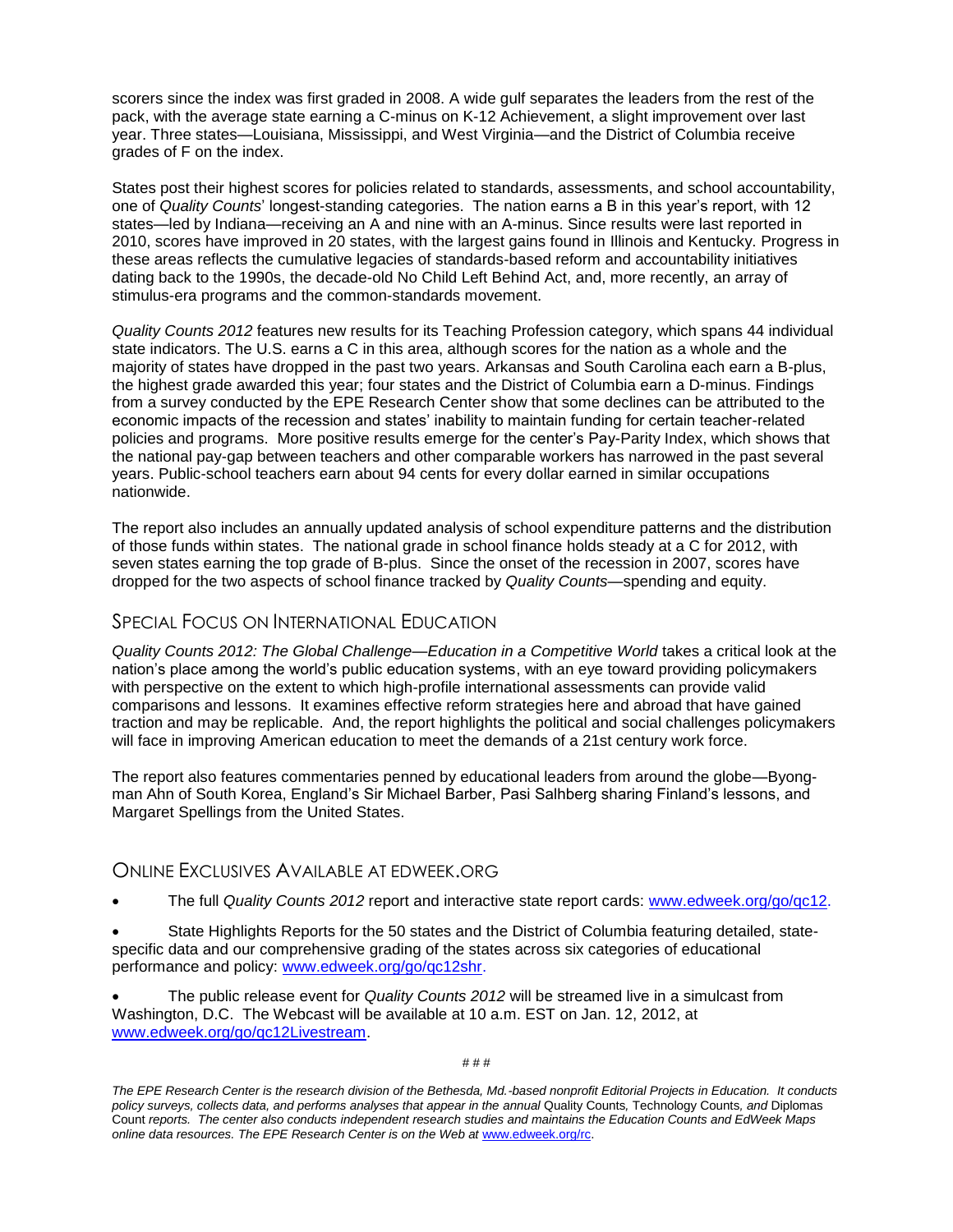# **EDUCATION WEEK**



### MEDIA HIGHLIGHTS

### **EDUCATION IN A COMPETITIVE WORLD**

#### **New Findings from** *Quality Counts 2012: The Global Challenge*

*NOTE: Embargoed for release until 12:01 a.m. EST on Thursday, Jan. 12, 2012*

# About Quality Counts 2012

*The Global Challenge—Education in a Competitive World* will be released Jan. 12, 2012. The report takes a critical look at America's place among the world's public schooling systems and puts to the test popular assumptions about the country's competitive status in education. This 16th annual edition of *Quality Counts* also features results of an original survey by the Editorial Projects in Education Research Center, which asked state officials about the ways they make use of international insights to guide their own policies and programs.

To help guide your reporting, we have highlighted some of the key findings below. For the purposes of the national totals reported here, the District of Columbia is counted as a state.

# Key Findings

**Most states look beyond the U.S. borders** to inform their own educational reforms, policies, and programs.

- Education officials in 29 states reported that their agency uses international education comparisons to inform their reform strategies or identify "best practices."
- States using international comparisons often cited a need to align student preparation with the demands of a global economy and learn from the experiences of high-achieving nations.
- In describing the ways they used such insight from abroad, states most frequently noted the role of international indicators in comparing student achievement (18 states) and developing academiccontent standards (12 states).
- Other uses of international comparisons included: improving assessment and accountability systems (9 states), finding ways to support teachers (8), and setting performance standards for state assessments (5).

**Math and Science** in the U.S. are the subject areas most strongly influenced by international standards and examples.

- When developing or revising their own academic standards, states are most likely to seek international guidance in mathematics and science, two subjects often linked to economic competitiveness and technological innovation.
- In math, 23 states looked to other nations to inform their standards; 13 states did so for science.
- Fewer states used international standards as models for English/language arts and social studies—10 states and 2 states respectively.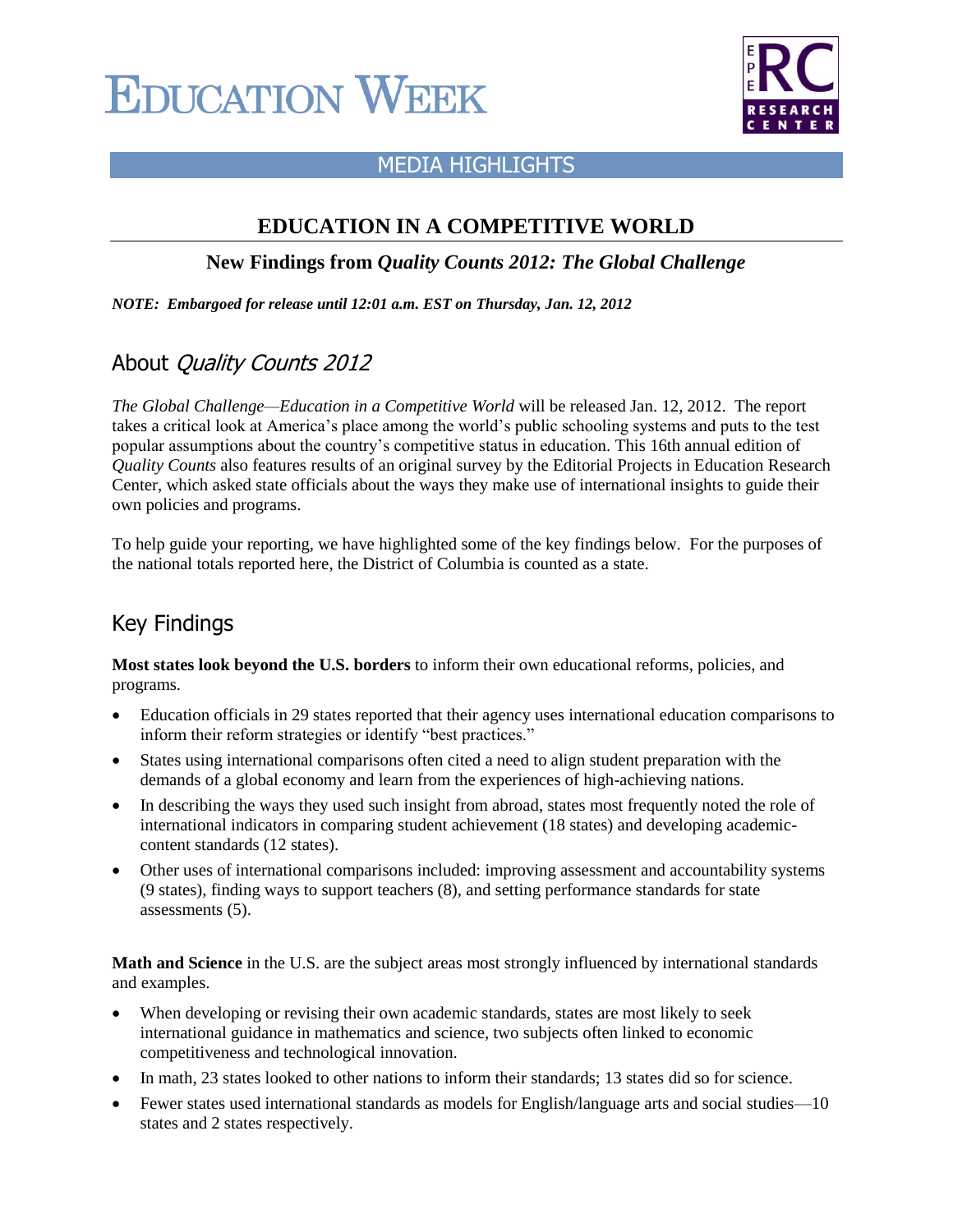• For math and science, Singapore was most frequently cited as an exemplar, mentioned by 18 states. Other international systems used as models included: Japan (by 11 states), Finland (10), Canada (8), England (7), Hong Kong (6), and New Zealand (5).

**Effects of the economic downturn linger** in American education, a year and a half after the official end of the recession.

- The educational impacts of the recession can be seen in a variety of areas, among them: states' decisions to scale-back school programs due to tight budgets and troubling trends in factors linked to academic preparation and success, including increased child poverty and parental unemployment.
- States are financing fewer programs for educators in 2012 than they did in 2010. Reductions in efforts to develop and allocate teaching talent were made in 23 states. Officials often cited budget cuts prompted by the recession as a reason for eliminating programs.
- Fewer states reported using non-multiple-choice questions on their assessments in 2012 than in recent years. For example, the number of states including essay questions or other extended-response items in English assessments dropped from 45 in 2010 to 38 in 2012.

**Since the recession, teacher pay has risen**, relative to the earnings of workers from comparable occupations. However, uncertainty about the post-stimulus outlook remains.

- The EPE Research Center's Pay-Parity Index measures the earning power of public school teachers compared with the wages of counselors, nurses, physical therapists, and other comparable occupations in the same state.
- *Quality Counts* finds that teachers earned 94 cents for every dollar earned by a comparable worker in 2010, the most recent year for which data are available. The median salary for public school teachers was \$49,974 compared with \$52,972 for comparable workers
- Median teacher salaries were at least on par with comparable workers in 13 states, four more than in 2010.
- Since the recession, median teacher salaries have risen modestly, while earnings for workers in similar occupations have declined.

# Additional Resources

The 2012 release of *Quality Counts* will also include:

- The **Chance-for-Success Index**, which grades the nation and states on 13 indicators capturing the critical role that education plays as a person moves from childhood, through the K-12 system, and into college and the workforce.
- The **K-12 Achievement Index**, which evaluates state educational performance on 18 individual indicators that measure: current achievement, improvements over time, and poverty-based disparities or gaps.
- The *State of the States* **report card**, an annual update of national and state grades in key areas of performance and policy, including: the Chance-for-Success Index; the K-12 Achievement Index; the Teaching Profession; Standards, Assessments, and Accountability; and School Finance.
- **State Highlights Reports**, individualized online reports featuring state-specific findings from *Quality Counts*, including our comprehensive state report cards.

All of these resources will be available on the *Education Week* Web site: [www.edweek.org/go/qc12](http://www.edweek.org/go/qc12).